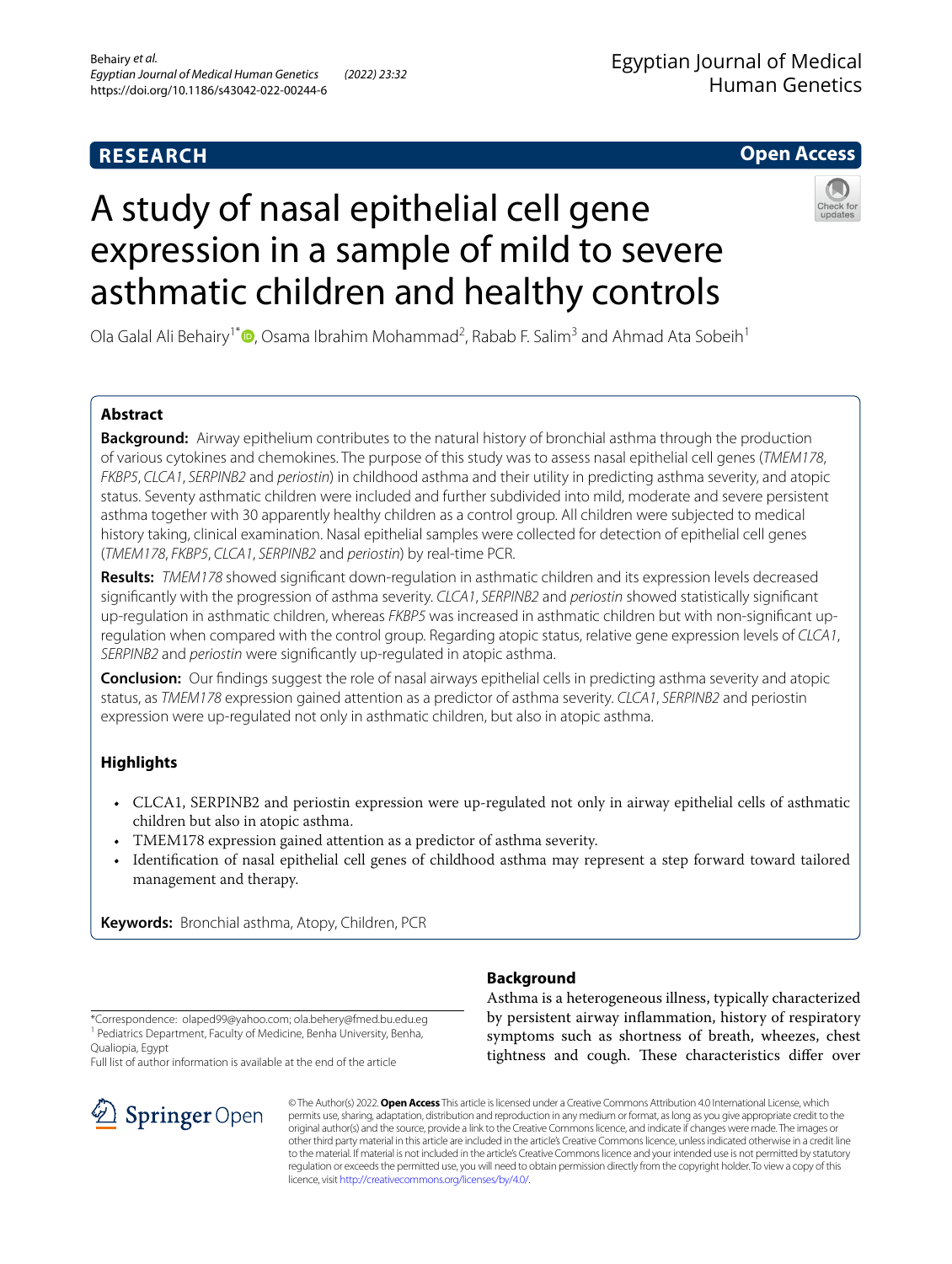time with increased severity along with variable restriction of expiratory airflow, which could later become persistent [[1\]](#page-7-0). The inflammatory pathway starts with the development of type-2  $T$  helper cells (Th2), which are dependent on dendritic cells (antigen presenting cells) and certain cytokines such as IL-4 and IL-13 [\[2](#page-7-1)]. Additionally, airway epithelial cells and smooth muscle cells tend to play important roles in infuencing or perpetuating the airway reaction to  $T$  helper type-2 (Th2) cytokines [\[3](#page-7-2)].

While the majority of asthmatic children have minor to severe disease, and can be adequately controlled with standard medications, a minority (around 5%) of children with asthma sufer from a severe uncontrolled disease that carries a signifcant health and social burden and requires additional, yet, limited treatment options [\[4](#page-7-3)]. While asthma is already known to have a large genetic component, several studies indicate that genotype variation contributes signifcantly to the heterogeneity of asthma phenotype and morbidity [[5\]](#page-7-4).

Epithelial genes directly induced in asthma include the transmembrane protein 178 (TMEM178), which is a negative regulator of the nuclear factor of activated T cells (NFAT). Infammation caused by NFAT is a known actor in asthma pathogenesis [\[6](#page-7-5)]. Chloride pathway, calcium activated family member 1 (CLCA1), is associated with mucus hypersecretion, airway hyper reactivity, and hyper eosinophilia in asthma [[7\]](#page-7-6), serpin peptidase inhibitor, clade B, member 2 (SERPINB2) (also known as plasminogen activator inhibitor-2) which belongs to the serpin class of proteases and functions through inhibiting plasminogen activation and promoting fbrin formation and deposition. In turn, periostin (POSTN) is an integrin ligand and extracellular matrix protein which functions in cell adhesion, cell motility, and matrix remodeling [[8\]](#page-7-7). FKBP5 is a hsp90 co-chaperone that controls the sensitivity of glucocorticoid receptor (GR) [[9\]](#page-7-8). All these considered genes are markers of airway epithelial cells dysfunction and corticosteroids sensitivity.

Therefore, we aimed to study nasal epithelial cell genes (TMEM178, FKBP5, CLCA1, SERPINB2 and periostin) in childhood asthma and their utility in predicting asthma severity, and atopic status as expression of these genes in lower airway epithelial cells have been reported to be signifcantly associated with asthma.

### **Methods**

This was a cross-sectional case-control study, with a total of 100 children attending the department of pediatrics in [Benha university], during the period from November 2018 to November 2020. The study gained the approval of [Benha university] local ethical committee. After explanation of the study, informed written consent was obtained from the parents or caregivers of enrolled children, and the study was conducted according to the principles of Helsinki Declaration [\[10\]](#page-7-9). Subjects were divided into two groups:

I—Patient group: 70 asthmatic children (not in acute attack) aged from 6 to 17 years who were diagnosed and graded by severity of asthma [\[11](#page-7-10)] into: 1—Mild persistent asthma (symptoms>2 days/week but not daily, night awakenings 3–4/month, short-acting beta agonist use for symptom control (not to prevent exercise induced bronchospasm)>2 days/week but not daily and not more than once on any day, interference with activity is within minor limitation, FEV1>80%, FEV1/FVC>85%). 2—Moderate persistent asthma (symptoms daily, night awakenings>1/week but not nightly, short-acting beta agonist use for symptom control (not to prevent exercise induced bronchospasm) daily, interference with activity is within some limitation, FEV1 60–80%, FEV1/FVC 75–80%). 3—Severe persistent bronchial asthma (symptoms throughout the day, night awakenings often 7 days/ week, short-acting beta agonist use for symptom control (not to prevent exercise induced bronchospasm) several times per day, interference with activity is within extreme limitation, FEV1<60%, FEV1/FVC<75%). Atopic asthma subjects determined to have atopy by elevated IgE and history of allergic rhinitis.

**Exclusion criteria included**: use of nasal or systemic steroids within the last 30 days, nasal malformations or tumors, parasitic infestation, acute infectious disease and chronic illness involving congenital heart or lung disease, liver and kidney diseases. The usage of inhaled corticosteroid was not interrupted for this study.

II—Control group included 30 apparently healthy nonatopic, age- and sex-matched children, without personal or family history of asthma, or other allergic conditions.

#### **Study procedures**

Enrolled children were subjected to full history taking with paying attention to intermittent cough attacks, expectoration, wheezy dyspnea and chest tightness. Thorough physical examination was carried out in order to detect tachypnea, signs of hyperinfation, extended expiratory phase and expiratory wheeze. Lung functions assessment by spirometry (performed by spirolab ΙΙΙ ver. 4.3 SN 311860—Italy) for measurement of pulmonary function were performed before and after bronchodilator therapy (administrating a total of 400 mcg of short acting B2-agonist salbutamol in four pufs at 30-s intervals by using a spacer device) [\[12\]](#page-7-11). Measurement of forced vital capacity (FVC), forced expiratory volume in 1st second (FEV1) and FEV1/FVC and post-bronchodilator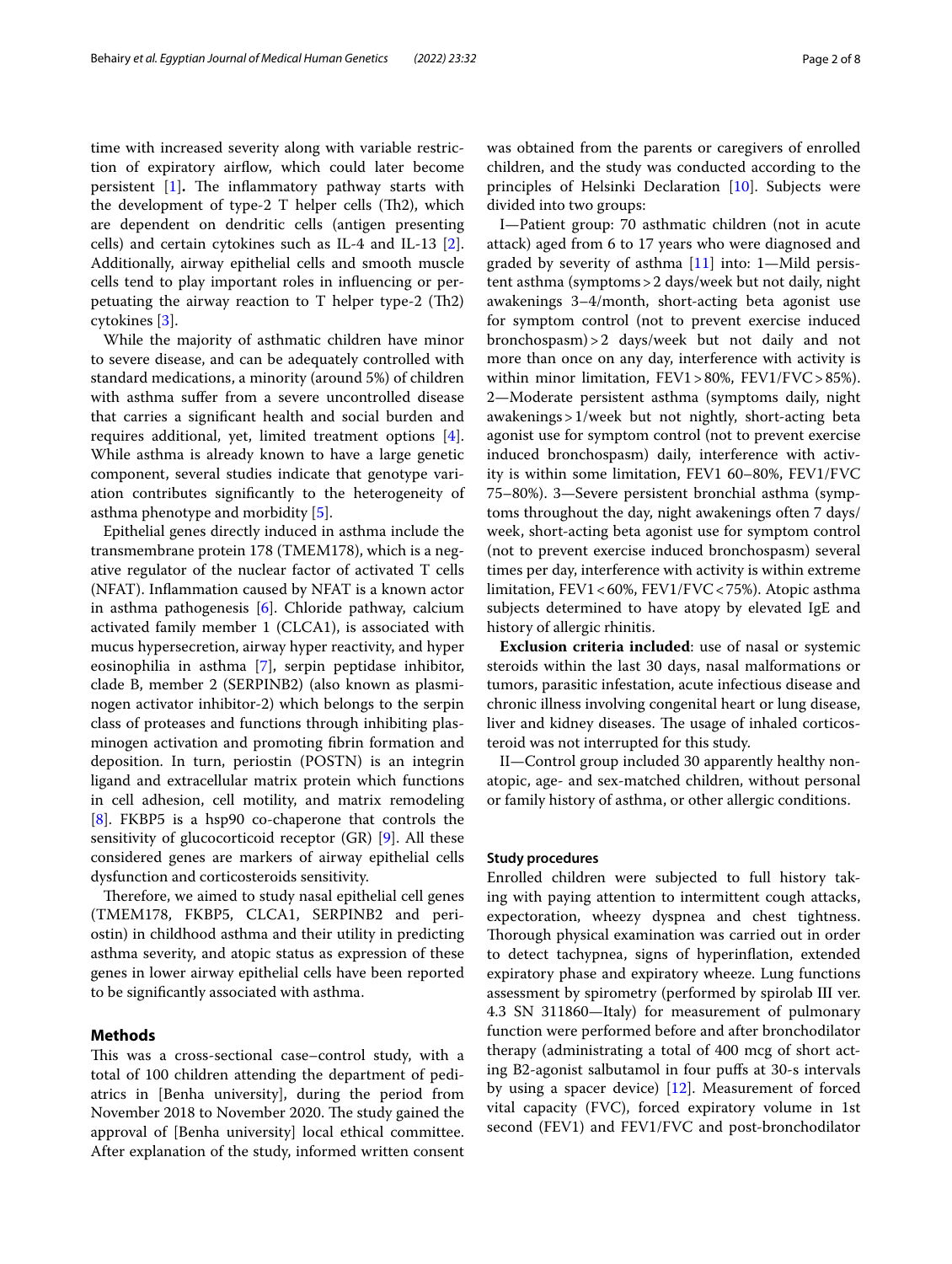change in FEV1 that were automatically displayed by the apparatus.

Laboratory investigations were carried out, including complete blood count analyzed by Sysmex Kx-21N with microscopic manual diferential count and total serum IgE level measurement by ELISA (DiaMed Eurogen, Turnhout, Belgium). Nasal epithelial cells were collected by brushing the inferior turbinate using a CytoSoft Brush (Medical Packaging Co., Camarillo, Calif, USA). The collected brush was submerged in nuclease-free H2O and frozen at −80 °C until extraction. Cells were identifed by hematoxylin and eosin (H&E) staining viewed under light microscopy and counted manually.

#### *RNA extraction*

Total RNA was extracted using Direct-zol™ RNA Mini-Prep supplied by (Zymo Research, USA) and quantifed by spectrophotometry. cDNA was synthesized using high-capacity cDNA reverse transcription kit (Thermo Fisher Scientifc, USA). PCR amplifcation of TMEM178, CLACA1, SERPINB2, periostin and FKBP5 genes and the house keeping gene GAPDH were carried out in separate PCR tubes using gene specifc primers [\[13](#page-7-12)[–18](#page-7-13)] (Table [1](#page-2-0)). The relative expression levels were measured in step one real-time PCR system (Applied Biosystems, USA) using QuantiTect® SYBR® Green PCR kit supplied by (Qiagen; Germany). Relative expression of the target genes in each sample was fnally detected after normalization to GAPDH expression and calculated as  $2^{-\Delta Ct}$  [[19](#page-7-14)].

#### **Statistical analysis**

Data management and statistical analysis were performed using the statistical package for social sciences (SPSS) ver. 23 (IBM, Endicott, Broome\_County, New York, USA). Numerical data were summarized using means and standard deviations; diferences between groups were done using ANOVA or Kruskal–Wallis test. Categorical data were summarized as numbers and percentages, and differences were analyzed with  $\chi^2$  (Chisquare) test or Fisher exact when appropriate. Receiver

operating characteristics (ROC) analysis was performed to assess the performance characteristics of TMEM178 expression for asthma severity prediction. The best cutof point and the corresponding sensitivity and specifcity and area under the Curve (AUC) were analyzed. The accepted level of signifcance in this work was stated at 0.05 (*P*<0.05 was considered signifcant).

#### **Results**

Our study included 70 asthmatic children: 36 (51.4%) males and 34 (48.6%) females. They were divided according to severity of asthma into mild persistent asthma group that included 34 patients, moderate persistent asthma group that included 26 patients, and severe persistent asthma group that included 10 patients. **Control group** included 30 apparently healthy children: 15 (50%) males and 15 (50%) females. Eosinophils count and IgE in the asthmatic group were signifcantly higher than in the control group (*P*<0.001). FEV1, FVC and FEV1/FVC were signifcantly lower in moderate and severe persistent asthma when compared with mild persistent asthma (Table [2\)](#page-3-0).

For each subject, the cellular composition of the nasal respiratory epithelial sample was determined. For the control group, the mean number of cells per high-power field (400  $\times$ ) was 285  $\pm$  103, with 98.2% pseudo-stratified columnar ciliated epithelium, 1.54% PMNs, 0.22% squamous cells, and 0.04% eosinophils. For the mild persistent asthma group, the mean number of cells per high-power field (400  $\times$ ) was 235 ± 75, with 95.4% pseudo-stratified columnar ciliated epithelium cells, 4.06% PMNs, 0.40% squamous cells, and 0.14% eosinophils. For the moderate persistent asthma group, the mean number of cells per high-powered field  $(400 \times)$  was  $214 \pm 55$ , with 94.5% pseudo-stratifed columnar ciliated epithelium cells, 5.22% PMNs, 0.11% squamous cells, and 0.17% eosinophils. For the severe persistent asthma group, the mean number of cells per high-power field  $(400 \times)$  was  $145 \pm 85$ , with 91.22% pseudo-stratified columnar ciliated epithelium cells, 8.28% PMNs, 0.15% squamous cells, and

<span id="page-2-0"></span>

|  |  |  |  |  | Table 1 Primers and annealing temperature of the genes included in the study |  |
|--|--|--|--|--|------------------------------------------------------------------------------|--|
|--|--|--|--|--|------------------------------------------------------------------------------|--|

| Gene                 | <b>Forward primer</b>          | <b>Reverse primer</b>          | An.Tm | <b>References</b> |
|----------------------|--------------------------------|--------------------------------|-------|-------------------|
| <b>TMFM178</b>       | 5'-ACTTATGCCGCCAGTATCTCG-3'    | 5'-AGGCGCAAAAGATGGACCAG-3'     | 55    | $[13]$            |
| FKBP5                | 5'-GGATATACGCCAACATGTTCAA-3'   | 5'-CCATTGCTTTATTGGCCTCT-3'     | 51    | [14]              |
| CICA1                | 5'- ATGGCTATGAAGGCATTGTCG-3'   | 5'- TGGCACATTGGGGTCGATTG -3'   | 54    | [15]              |
| SFRPINB <sub>2</sub> | 5'-GCTGGAGATGTTAGCATGTTCTTG-3' | 5'-GGCTTGGTGGAACACTTCAGAAAG-3' | 54    | [16]              |
| Periostin            | 5'-GACTCAAGATGATTCCCTTT-3'     | 5'-GGTGCAAAGTAAGTGAAGGA-3'     | 47    | [17]              |
| GAPDH                | 5'-TGCACCACCAACTGCTTAGC-3'     | 5'-GGCATGGACTGTGGTCATGAG-3'    | 57    | [18]              |
|                      |                                |                                |       |                   |

TMEM178: transmembrane protein 178, CLCA1: chloride pathway, calcium activated family member 1, SERPINB2: serpin peptidase inhibitor, clade B, member 2, GAPDH; glyceraldehyde 3-phosphate dehydrogenase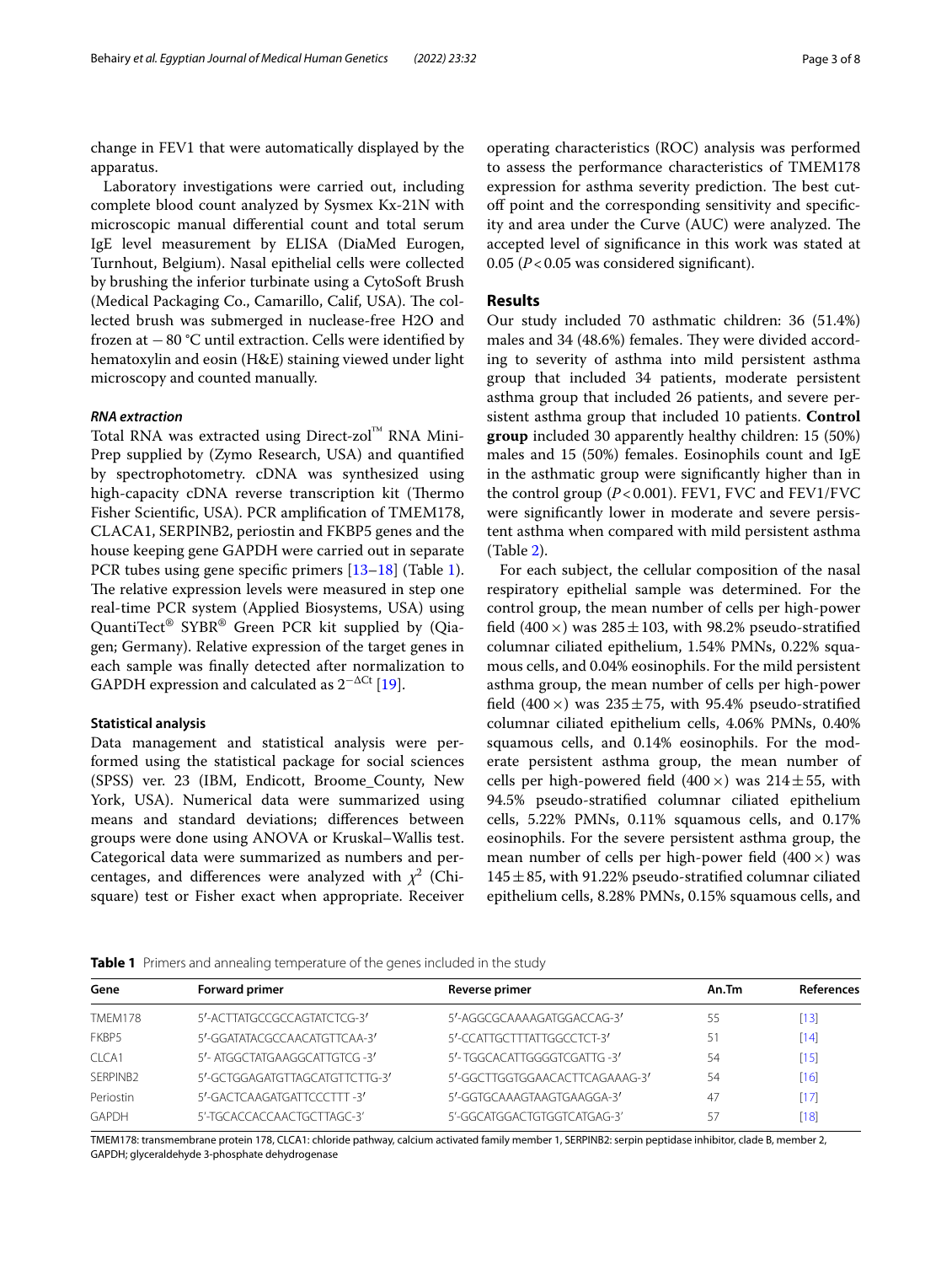| <b>Variables</b>                              | Control group<br>$(N = 30)$ | Mild persistent<br>$(N = 34)$ | Moderate persistent<br>$(N=26)$ | Severe persistent<br>$(N = 10)$ | <b>ANOVA</b> | P          |
|-----------------------------------------------|-----------------------------|-------------------------------|---------------------------------|---------------------------------|--------------|------------|
|                                               | $Mean + SD$                 | $Mean + SD$                   | $Mean + SD$                     | $Mean + SD$                     |              |            |
| Age (years)                                   | $10.7 \pm 3.3$              | $10.4 + 3.2$                  | $11 \pm 3.2$                    | $9.8 + 2.4$                     | 0.417        | 0.741      |
| Sex                                           |                             |                               |                                 |                                 |              |            |
| Male $N$ (%)                                  | 15 (50%)                    | 20 (58.8%)                    | 10 (38.5%)                      | $6(60\%)$                       | $x^2 = 2.8$  | 0.419      |
| Female N (%)                                  | 15 (50%)                    | 14 (41.2%)                    | 16 (61.5%)                      | $4(40\%)$                       |              |            |
| Eosinophils cells $\times$ 10 <sup>9</sup> /L | $213.5 + 54.4$              | $251.6 \pm 87.0$              | $412.4 \pm 34.1$                | $549.8 \pm 44.2$                | 96.6         | $< 0.001*$ |
| Serum IgE IU\mL                               | $156.3 \pm 34.6$            | $482.8 \pm 120.3$             | $733.8 \pm 147.8$               | $1019.4 \pm 137.0$              | 119.4        | $< 0.001*$ |
| FFV1\FVC                                      | $89.4 \pm 1.44$             | $87.5 + 4.02$                 | $78.4 + 2.89$                   | $65.3 \pm 7.75$                 | 184.4        | $< 0.001*$ |
| FFV1%                                         | $95.05 + 2.09$              | $84.4 \pm 1.56$               | $70.2 + 4.14$                   | $52.0 \pm 6.51$                 | 352.9        | $< 0.001*$ |
| FVC%                                          | $92.7 + 2.51$               | $88.0 + 4.75$                 | $72.3 \pm 5.00$                 | $55.5 + 7.20$                   | 43.1         | $< 0.001*$ |

<span id="page-3-0"></span>

| Table 2 Global subject characteristics |  |
|----------------------------------------|--|
|----------------------------------------|--|

FVC: forced vital capacity, FEV1: forced expiratory volume in 1st second, IgE: Immunoglobulin E

\**P*<0.05 is signifcant

0.35% eosinophils. Epithelial cells represented greater than 93% of the total cells isolated in all groups. The differences between the analyzed groups were not statistically signifcant.

Relative gene expression levels of TMEM178 are decreased in asthmatic children when compared with control group (signifcant down-regulation in asthma). And as regards asthma severity, there was statistically signifcant decrease in TMEM178 expression levels with the increase in asthma severity. Meanwhile, relative gene expression levels of CLCA1, SERPINB2 and periostin showed statistically signifcant up-regulation in the epithelial airway cells of asthmatic children when compared with controls, but there were no statistically signifcant

diferences between diferent degrees of asthma severity. Regarding FKBP5 relative gene expression, it was increased in asthmatic children but with no statistically signifcant diference when compared with the control group (non-signifcant up-regulation), and as regards asthma severity, there were no statistically signifcant differences between diferent groups (Table [3\)](#page-3-1).

Regarding performance characteristics of TMEM178 expression  $(2^{-\Delta Ct})$  as a predictor to detect asthma using 5.426 as cut off values show sensitivity of 86.7% and specificity of 92.9% and the best cut off values for  $2^{-\Delta Ct}$  of the expressed TMEM178 gene with the highest specifcity and sensitivity for discrimination between diferent degrees of asthma severity were determined

<span id="page-3-1"></span>

|  |  |  |  |  | Table 3 Expression of nasal epithelial cell genes in the studied groups |  |
|--|--|--|--|--|-------------------------------------------------------------------------|--|
|--|--|--|--|--|-------------------------------------------------------------------------|--|

| <b>Variables</b>     | Control group<br>$(N=30)$ | Mild persistent<br>$(N = 34)$       | Moderate<br>persistent ( $N=26$ )  | Severe persistent<br>$(N=10)$          | Kruskal-Wallis P<br>test $(x^2)$ |                                                                                                 |
|----------------------|---------------------------|-------------------------------------|------------------------------------|----------------------------------------|----------------------------------|-------------------------------------------------------------------------------------------------|
|                      | Mean $\pm$ SE             | $Mean + SE$                         | $Mean + SE$                        | $Mean + SE$                            |                                  |                                                                                                 |
| <b>TMFM178</b>       | $6.251 \pm 0.149$         | $4.703 + 0.12$<br>$(0.75$ fold)     | $3.521 + 0.181$<br>$(0.56$ fold)   | $1.293 + 0.295$<br>$(0.2$ fold)        | 77.59                            | $p1 = 0.001$ * $p2 = 0.001$ *<br>$p3 = 0.001$ * $p4 = 0.001$ *<br>$p5 = 0.001$ * $p6 = 0.001$ * |
| FKBP5                | $0.47 \pm 0.049$          | $0.496 \pm 0.047$<br>$(1.055$ fold) | $0.608 + 0.059$<br>$(1.29$ fold)   | $0.64 \pm 0.087$<br>$(1.36$ fold)      | 5.38                             | $p1 = 0.747 p2 = 0.063$<br>$p3 = 0.104 p4 = 0.121$<br>$p5 = 0.17$ ; $p6 = 0.89$                 |
| CICA1                | $0.026 \pm 0.006$         | $0.047 + 0.005$<br>$(1.81$ fold)    | $0.049 + 0.006$<br>$(1.88$ fold)   | $0.064 + 0.014$<br>$(2.46$ fold)       | 13.58                            | $p1 = 0.002$ * $p2 = 0.003$ *<br>$p3 = 0.046* p4 = 0.77$<br>$p5 = 0.28$ ; $p6 = 0.34$           |
| SFRPINB <sub>2</sub> | $0.067 + 0.01$            | $2.01 \pm 0.13$<br>$(30$ fold)      | $2.33 \pm 0.22$<br>(34.78 fold)    | $2.66 + 0.28$<br>$(39.7 \text{ fold})$ | 63.86                            | $p1 = 0.001$ * $p2 = 0.001$ *<br>$p3 = 0.001$ * $p4 = 0.45$<br>$p5 = 0.06$ ; $p6 = 0.42$        |
| Periostin            | $0.022 \pm 0.005$         | $0.061 + 0.016$<br>$(2.77$ fold)    | $0.115 \pm 0.039$<br>$(5.23$ fold) | $0.097 \pm 0.038$<br>$(4.41$ fold)     | 19.3                             | $p1 = 0.001$ *; $p2 = 0.001$ *<br>$p3 = 0.006$ *; $p4 = 0.17$<br>$p5 = 34$ ; $p6 = 0.97$        |

p1: mild and control, p2: moderate and control, p3: severe and control, p4: mild and moderate, p5: mild and severe, p6: moderate and severe, TMEM178: transmembrane protein 178, CLCA1: chloride pathway, calcium activated family member 1, SERPINB2: serpin peptidase inhibitor, clade B, member 2 \**P*<0.05 is signifcant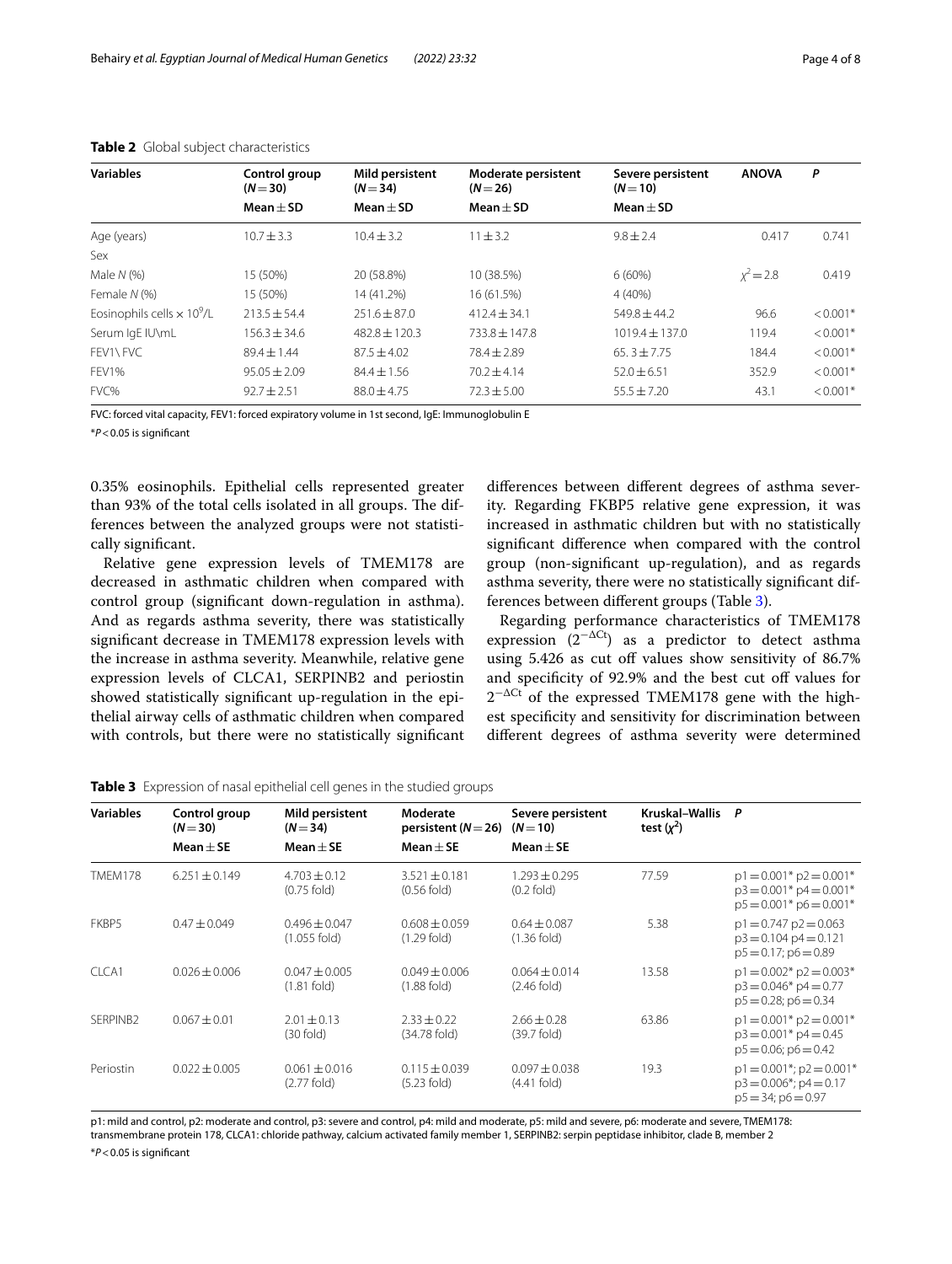| <b>Variables</b>        | <b>AUC (95% CI)</b>    | <b>Cutoff points</b> | Sensitivity (%) | Specificity (%) | P value        |
|-------------------------|------------------------|----------------------|-----------------|-----------------|----------------|
| Control from asthmatics | $0.967(0.938 - 0.995)$ | 5.426                | 86.7            | 92.9            | $< 0.001$ (HS) |
| Mild from moderate      | $0.870(0.779 - 0.961)$ | 4.176                | 79.4            | 80.8            | $< 0.001$ (HS) |
| Mild from severe        | $0.991(0.970-1)$       | 2.982                | 97.1            | 100             | < 0.001(HS)    |
| Moderate from severe    | $0.950(0.877 - 1)$     | 2.617                | 92.3            | 90              | < 0.001(HS)    |

<span id="page-4-0"></span>**Table 4** Performance characteristics of TMEM178 expression (2−∆Ct) in discrimination between diferent degrees of asthma severity

CI: confdence interval, TMEM178: transmembrane protein 178

<span id="page-4-1"></span>**Table 5** Performance characteristics of FKBP51, CLCA1, SERPINB2 and periostin expression (2−∆Ct) to detect asthma

| <b>Variables</b> | <b>AUC (95% CI)</b>    | <b>Cutoff points</b> | Sensitivity (%) | Specificity (%) | P value    |
|------------------|------------------------|----------------------|-----------------|-----------------|------------|
| FKBP51           | $0.410(0.291 - 0.529)$ | 0.566                | 43.3            | 50              | > 0.05     |
| CLCA1            | $0.272(0.150 - 0.393)$ | 0.0747               | 20              | 70              | $< 0.001*$ |
| SERPINB2         | $0.083(0.052 - 0.141)$ | .220                 | 20              | 20              | $< 0.001*$ |
| Periostin        | $0.234(0.127 - 0.342)$ | 0.0314               | 26.7            | 60              | $< 0.001*$ |

CI: confdence interval, CLCA1: chloride pathway, calcium activated family member 1, SERPINB2: serpin peptidase inhibitor, clade B, member 2 \**P*<0.05 is signifcant

and analyzed. Using 2.982 as a cut off value for  $2^{-\Delta Ct}$  of TMEM178 expression, the sensitivity and specifcity of TMEM178 to diferentiate mild asthmatics from severe asthmatics was 97.1% and 100%, respectively. Additionally, TMEM178 mRNA expression (2<sup>- $\Delta$ Ct</sup>) at a cutoff value of 2.617 diferentiated moderate asthmatics from severe asthmatics with a sensitivity of 92.3% and a specificity of 90% (Table  $4$ ).

Regarding performance characteristics of FKBP51, CLACA1, SERPINB2 and periostin expression  $(2^{-\Delta Ct})$ to detect asthma; using 0.566, 0.0747, 1.220 and 0.0314 as cutoff values, respectively, shows sensitivity of 43.3%, 20%, 20% and 26.7% respectively and specifcity of 50%, 70%, 20% and 60%, respectively (Table [5](#page-4-1)).

Regarding atopic status, relative gene expression levels of CLCA1, SERPINB2 and periostin were signifcantly up-regulated in atopic more than non-atopic asthma while TMEM178 and FKBP5 relative gene expression levels showed no statistically signifcant diferences between atopic and non-atopic asthma (Table [6](#page-4-2)).

Regarding performance characteristics of TMEM178, FKBP51, CLCA1, SERPINB2 and periostin expression  $(2^{-\Delta Ct})$  to detect atopic status; using 4.273, 0.573, 0.063, 2.325 and 0.041 as cutoff values, respectively, shows sensitivity of 50%, 50%, 53.1%, 84.4% and 81.3%, respectively, and specifcity of 63.2%, 50%, 81.6%, 92.1% and 84.2%, respectively (Table [7](#page-5-0)).

#### **Discussion**

The nasal airway is lined by basal, ciliated and secretory epithelial cells similar to bronchial airway epithelium [[20\]](#page-7-19). As such, the nasal airway provides a readily <span id="page-4-2"></span>**Table 6** Comparison between atopic and non-atopic asthma regarding nasal epithelial cell genes expression

| Variable<br>Atopic asthma<br>$(N = 32)$ |                 | Non-atopic<br>asthma<br>$(N=38)$ | MWU test $(z)$ | P          |  |
|-----------------------------------------|-----------------|----------------------------------|----------------|------------|--|
|                                         | $Mean + SE$     | Mean $\pm$ SE                    |                |            |  |
| <b>TMFM178</b>                          | $4.09 + 0.24$   | $3.53 + 0.23$                    | 1.75           | 0.081      |  |
| FKBP5                                   | $0.55 + 0.057$  | $0.57 + 0.041$                   | 0.27           | 0.786      |  |
| CICA1                                   | $0.063 + 0.006$ | $0.039 + 0.005$                  | 2.88           | $0.004*$   |  |
| SFRPINB <sub>2</sub>                    | $7.96 \pm 0.13$ | $1.59 + 0.095$                   | 6.01           | $< 0.001*$ |  |
| Periostin                               | $0.153 + 0.034$ | $0.03 + 0.003$                   | 4.89           | $< 0.001*$ |  |

TMEM178: transmembrane protein 178, CLCA1: chloride pathway, calcium activated family member 1, SERPINB2: serpin peptidase inhibitor, clade B, member 2

\**P*<0.05 is signifcant

accessible counterpart to the bronchial airway and may represent much of the pathology present in the asthmatic bronchial airway. Supporting this was a study of roughly 2300 genes expression in nasal and bronchial airway brushings, which revealed a close association between these 2 airway sites  $[21]$  $[21]$ . In another study, diferences in epithelial gene expression between the upper and lower airway epithelium largely disappear in patients with allergic rhinitis, with or without asthma [[22](#page-7-21)].

The decision to perform our research on upper rather than the lower airway epithelium was inspired by its non-invasive sampling, which is more suitable in young children. It assists recruiting true pulmonary diseasefree controls, which is not easy in researches using bronchoscopic specimen  $[23]$  $[23]$  $[23]$ . It also allows patients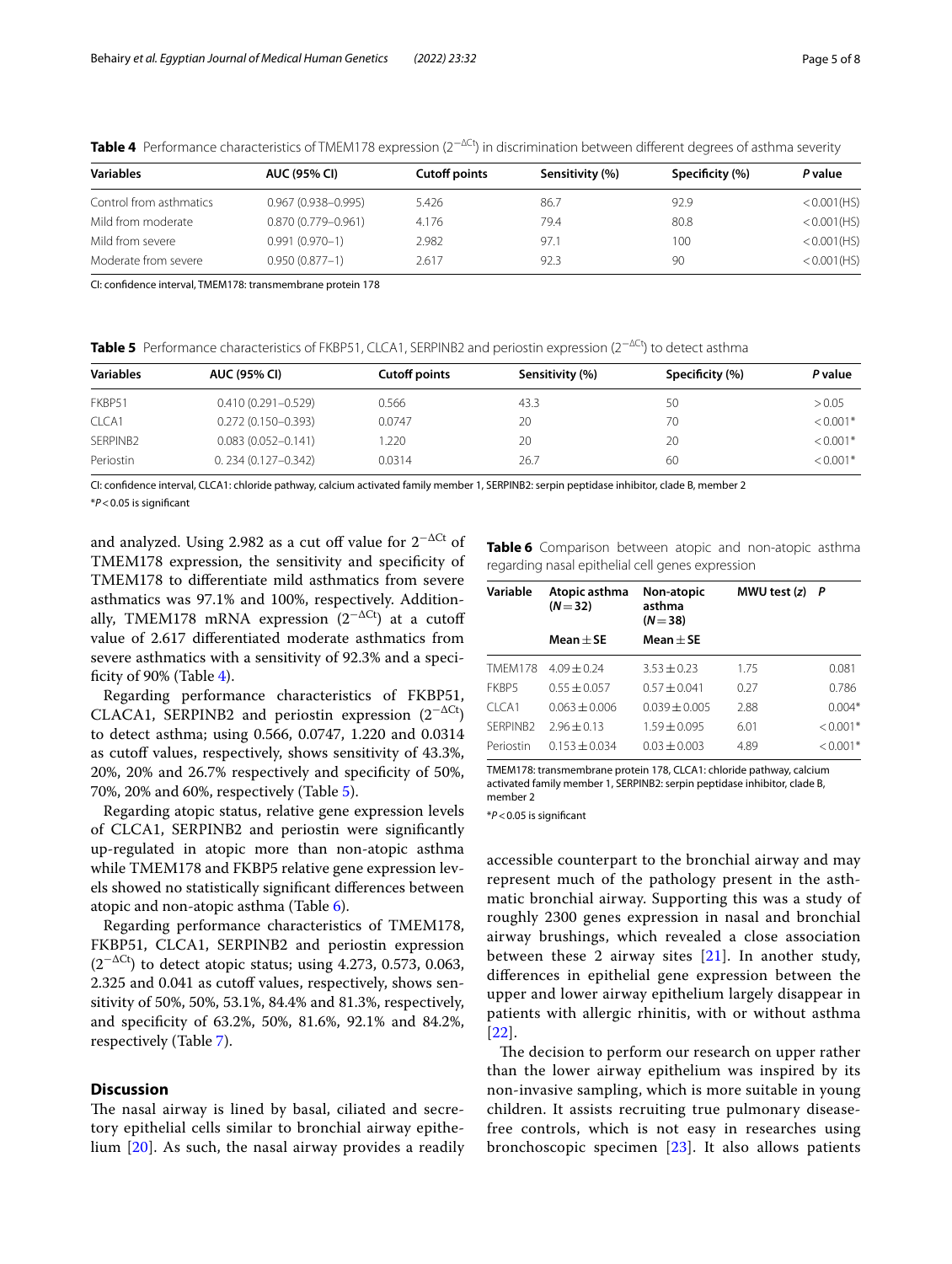| <b>AUC (95% CI)</b>    | <b>Cutoff points</b> | Sensitivity (%) | Specificity (%) | P value    |
|------------------------|----------------------|-----------------|-----------------|------------|
| $0.622(0.490 - 0.754)$ | 4.273                | 50              | 63.2            | 0.081      |
| $0.481(0.340 - 0.622)$ | 0.573                | 50              | 50              | 0.786      |
| $0.701(0.579 - 0.824)$ | 0.063                | 53.1            | 81.6            | $0.004*$   |
| $0.919(0.852 - 0.987)$ | 2.325                | 84.4            | 92.1            | $< 0.001*$ |
| $0.842(0.742 - 0.941)$ | 0.041                | 81.3            | 84.2            | $< 0.001*$ |
|                        |                      |                 |                 |            |

<span id="page-5-0"></span>Table 7 Performance characteristics of TMEM178, FKBP51, CLCA1, SERPINB2 and periostin expression (2<sup>−∆Ct</sup>) to detect atopic status

CI: confdence interval, TMEM178: transmembrane protein 178, CLCA1: chloride pathway, calcium activated family member 1, SERPINB2: serpin peptidase inhibitor, clade B, member 2

\**P*<0.05 is signifcant

with severe or uncontrolled asthma to be investigated without discontinuing their long-term inhaled corticosteroid asthma therapy, as nasal deposition can be considered negligible with the tools used in this study [[24](#page-7-23)]**.**

In the current study, TMEM178 relative gene expression levels showed signifcant down-regulation in asthmatic children when compared with control. In addition, TMEM178 expression levels decreased significantly with severity of asthma progression. Consistent with our results, Patel et al. [\[6\]](#page-7-5) stated that TMEM178 expression decreases with the increase in asthma severity giving the known role of TMEM178 as a negative regulator of nuclear factor of activated T cells (NFAT). They hypothesized that TMEM178 plays a significant role in NFAT-induced severe asthma infammation.

To estimate the performance characteristics of TMEM178 expression  $(2^{-\Delta Ct})$  for asthma severity prediction, the best cutoff point for  $2^{-\Delta Ct}$  of the expressed gene and the responsiveness (sensitivity and specifcity) were analyzed, to our knowledge, for the first time. The expression of TMEM178 had a strong potential to predict diferent degrees of asthma severity [[25\]](#page-7-24).

In the present study, relative gene expression levels of CLCA1, SERPINB2 and periostin showed statistically signifcant up-regulation in epithelial airway cells of children with asthma, when compared with controls. Regarding asthma severity, relative gene expression levels of CLCA1, SERPINB2 and periostin showed no statistically signifcant diferences between diferent groups. These results run in accordance with Mertens et al. [\[26](#page-7-25)] who stated that infammation of allergic airways in asthma was characterized by signature of an airway epithelial gene consisting of periostin, CLCA1 and SERPINB2; this gene signature is suggested as a method for classifcation of asthma cases into phenotypes Th2-high and Th2-low. In another study, CLCA1, serpinB2 and periostin were up-regulated in asthmatics compared to healthy controls  $[8]$  $[8]$ .

Sterk and Lutter [[27](#page-7-26)] found that gene expression for IL13, periostin and CLCA1 were signifcantly up-regulated in asthmatic patients compared with control subjects. Additionally, greater expressions (up-regulation) of the IL-13 response gene signature (CLCA1, periostin and SERPINB2) were found in severe asthmatics compared to healthy controls [[28\]](#page-7-27).

CLCA1 was part of the CLCA (calcium-activated chloride channel regulator) family and performs an important role in the formation of goblet cell mucus from the respiratory tract epithelium. CLCA1 is also a main regulator for innate immune responses, in addition to regulation of mucus secretion. The secreted form of CLCA1 can serve as a signaling ligand that activates monocytes and alveolar macrophages in a dose-dependent manner, increase the levels of proinfammatory cytokines and chemokines (IL-1β, IL-6, IL-8 and TNF- $\alpha$ ), and promote infiltration of inflammatory cells into the pulmonary epithelium and propria lamina. Accordingly, hCLCA1 in humans and its ortholog mCLCA1 in mice are suggested as a biomarker of infammatory airway diseases (IAD) [\[29\]](#page-7-28).

SERPINB2 is a protein coding gene which suppresses a serine protease and inhibits plasminogen activators and promotes formation of fibrin [\[30](#page-7-29)]. Indeed, SER-PINB2 gene expression that occurs during T helper type 2 cell allergic inflammation contributes to goblet cell metaplasia of airway epithelium and can modify epithelial-mesenchymal signaling, resulting in increased sub epithelial fibrosis [[8\]](#page-7-7). The overall impact is airway inflammation and bronchial hyper-responsiveness and epithelial remodeling, which are the main features of asthma [[31\]](#page-7-30).

Periostin is an IL-4 and IL-13 mediated extracellular matrix protein in epithelial airway cells and lung fbroblasts [\[32](#page-7-31)]**.** In airway biopsies, the immunolocalization of periostin to the sub-epithelial zone indicates that it is basolaterally secreted into the underlying matrix. Periostin may interact with matrix proteins from this position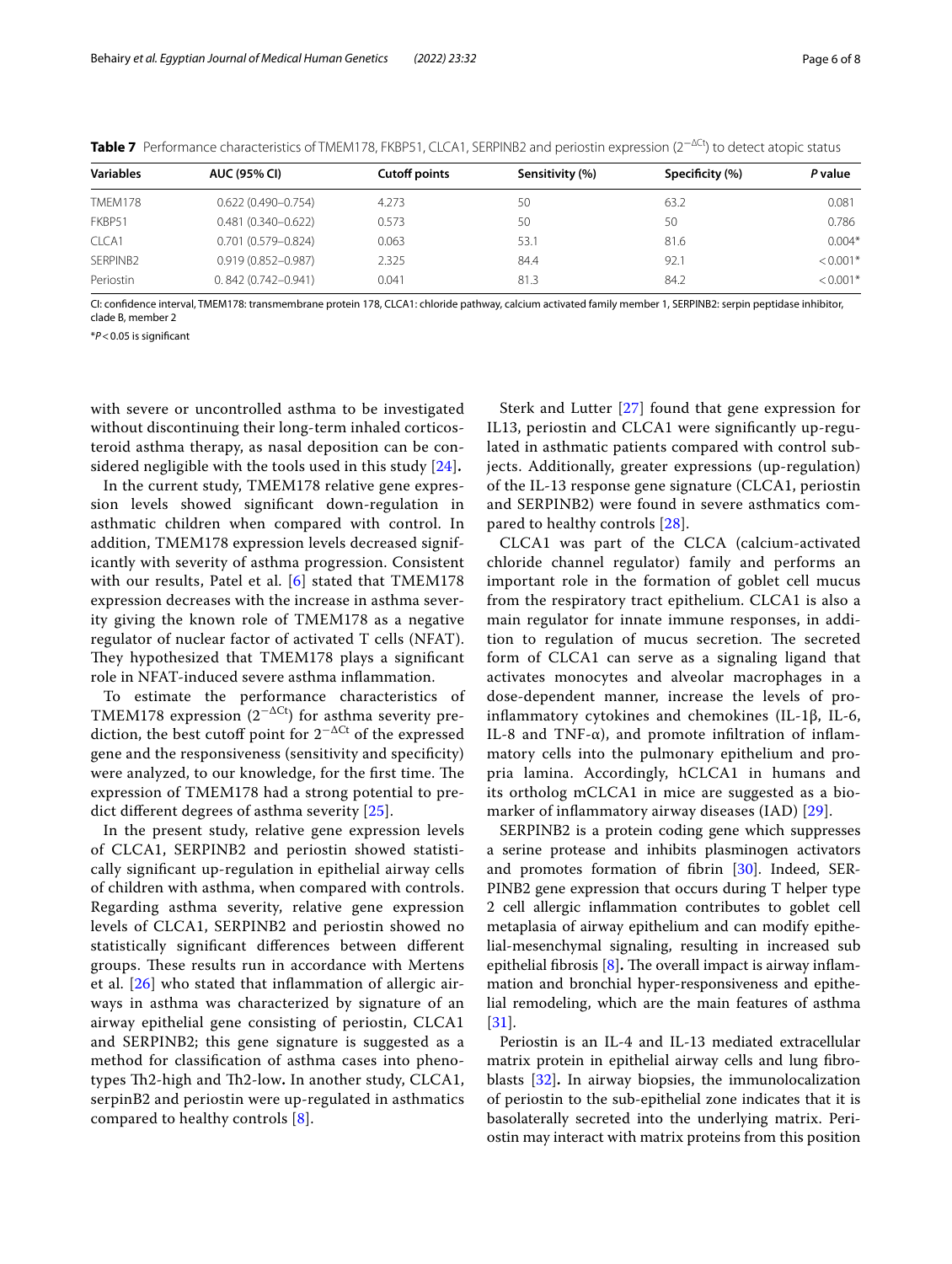to promote cell motility or epithelial–mesenchymal signaling that generate airway remodeling [[8\]](#page-7-7).

Herein, FKBP5 expression was increased in asthmatic children compared to control, however; the diference did not reach the border line of statistical signifcance. Likewise, FKBP5 showed no statistical variation between diferent asthma severity groups. In contrast, Singhania et al. [[28](#page-7-27)] reported that FKBP5 was more pronounced in severe asthma compared to healthy controls. In the present study, the asthmatic children were not on nasal or systemic steroids that induce FKBP5 expression, which explain this discrepancy.

Steroids cause expressions of FKBP5 by activating glucocorticoid receptor elements [\[33](#page-7-32)]. In addition, studies in vitro have shown that FKBP5 reduces the hormone binding affinity and decreases the amount of activated glucocorticoid receptor translocation to the cell nucleus [[34\]](#page-7-33). In an in vitro bioassay the expression FKBP5 mRNA in the peripheral blood was used to assess human corticosteroids sensitivity. Furthermore, FKBP5 was also reported as a biomarker for glucocorticoid responsiveness and as a possible glucocorticoid resistant asthma mediator [\[8](#page-7-7)].

Regarding to atopic status, relative gene expression levels of CLCA1, SERPINB2 and periostin were signifcantly up-regulated in atopic asthma than non-atopic, while there were no statistically signifcant diferences between atopic and non-atopic asthma regarding both TMEM178 and FKBP51 expression levels. In line with our fndings, a previous study reported that SERPINB2 gene expression can serve as a back-up marker of Th2-driven inflammation in respiratory epithelial cells, which is considered as the main mechanism of atopic asthma pathogenesis [[8\]](#page-7-7).

Two major researches have highlighted apparently conficting opinions on the association between periostin with eosinophilia. An observational analysis showed periostin would be a better predictor of infammation of eosinophil in the airway [\[35\]](#page-7-34), while another cross-sectional study [[36](#page-7-35)] revealed that a strong correlation between blood eosinophils and sputum eosinophils was discovered, but the interaction between serum periostin and eosinophils in sputum was not demonstrated. The most likely clarification for these obvious variations is that the former study investigated the periostin sensitivity and specifcity to identify airway eosinophilia using a composite score rather than specifcally comparing the relationship between blood periostin and a sputum eosinophil count, as performed in the later study. This indicates that blood periostin may provide additional value as a diagnostic tool of Th2 inflammation, but is not directly comparable with either blood or sputum eosinophilia. Such discrepancy in the calculation of biomarkers in various studies further highlights the heterogeneity and complexity of airway infammation and

the possible need of measuring several biomarkers in conjunction with one another to accurately try and determine a phenotype.

A cluster analysis reported 70 genes expression that distinguished Th2-high and Th2-low subjects, including IL13, IL5, periostin, CLCA1, and SERPINB2. Compared with Th2-low subjects, Th2-high individuals were more likely to be atopic and have elevated eosinophil counts. They stated that both atopy status and eosinophilic blood levels were closely related to Th2-high pattern of nasal gene expression, regardless of asthma status. These findings indicate that Th2 activation of atopic or systemically allergic airway is a part of the physiological foundation of asthma. Identifying of Th2-high subjects on the basis of nasal brushings is possible and may have a huge efect on both biomedical and clinical research [[37](#page-7-36)].

#### **Conclusion**

The challenge of sampling the lower airway in children has been circumvented in this study by using noninvasive methods of sample collection. Our fndings suggested the possible role of nasal airway epithelial cells in predicting asthma severity and atopic status, as TMEM178 expression gained attention as a predictor of asthma severity. CLCA1, SERPINB2 and periostin expression were upregulated not only in airway epithelial cells of asthmatic children but also in atopic asthma. However, further large-scale studies are needed for validation of this study.

#### **Acknowledgements**

Authors would like to thank all children and their parents who participated in this study.

#### **Authors' contributions**

OB contributed to the design and implementation of the research, aided in choosing the patients and helped shape the research, supervised the fndings of this work, discussed the results and contributed to the fnal manuscript. OM contributed to the design and implementation of the research, aided in choosing the patients and helped shape the research, supervised the fndings of this work, discussed the results and contributed to the fnal manuscript. RS contributed to the design and implementation of the research, aided in choosing the patients and helped shape the research, supervised the fndings of this work, discussed the results and contributed to the fnal manuscript. AS contributed to the design and implementation of the research, aided in choosing the patients and helped shape the research, supervised the fndings of this work, discussed the results and contributed to the fnal manuscript. All authors read and approved the fnal manuscript.

#### **Funding**

There is no funding source.

#### **Availability of data and materials**

All data generated or analyzed during this study are included in this published article [and its supplementary information fles].

#### **Declarations**

#### **Ethics approval and consent to participate**

The current study was approved by the Medical Research Ethical Committee of the Faculty of Medicine, Benha University. All subjects were informed about the procedures and the aim of the study, and informed written consent was